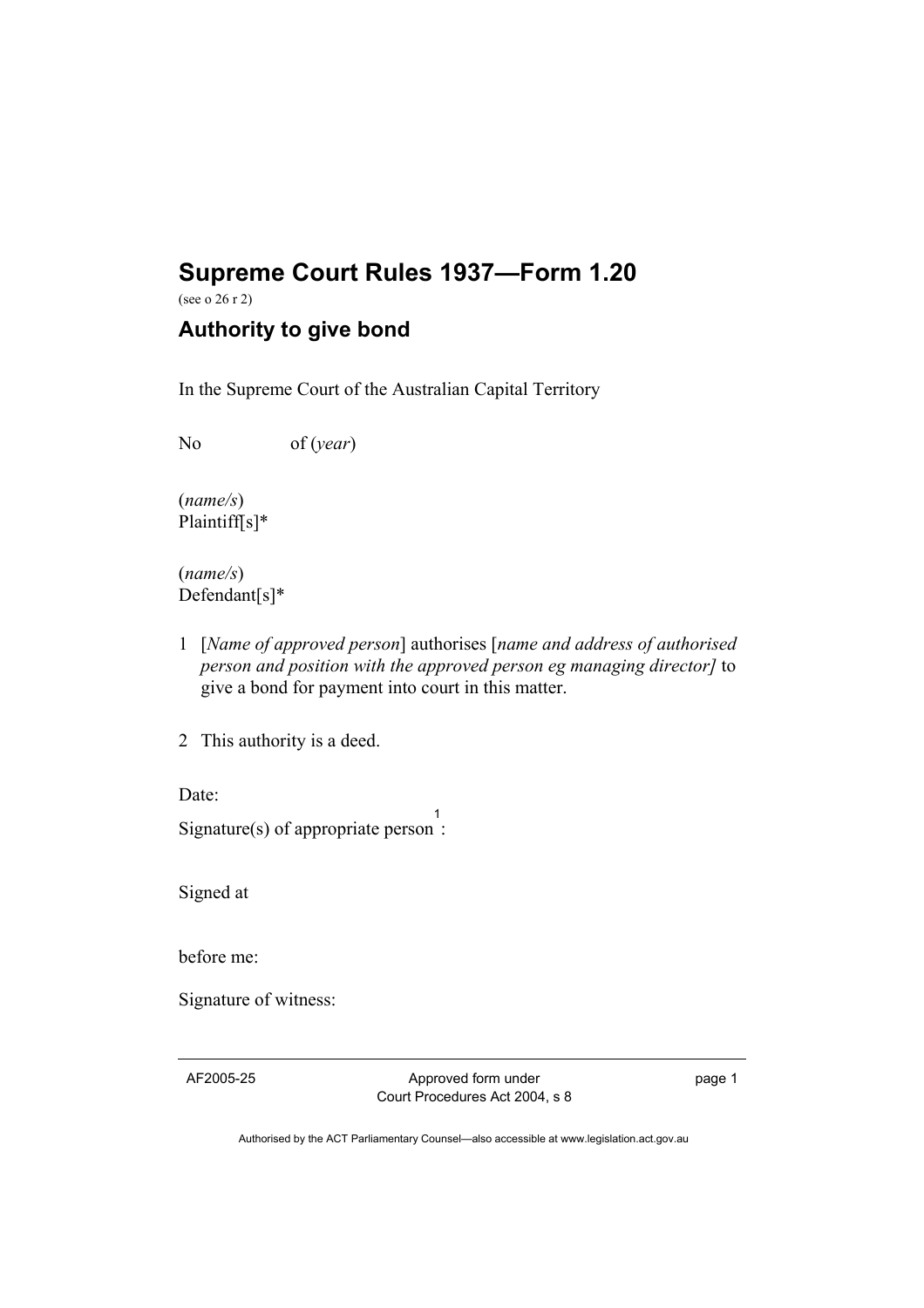[*name and address of witness*] *\*(delete if inapplicable)* 

*Note 1* An appropriate person is the person who may, under a law, sign a document for or on behalf of the approved person eg the Corporations Act, s 127, provides how a corporation may sign a document.

AF2005-25 Supreme Court Rules 1937—Form 1.20 page 2

Authorised by the ACT Parliamentary Counsel—also accessible at www.legislation.act.gov.au